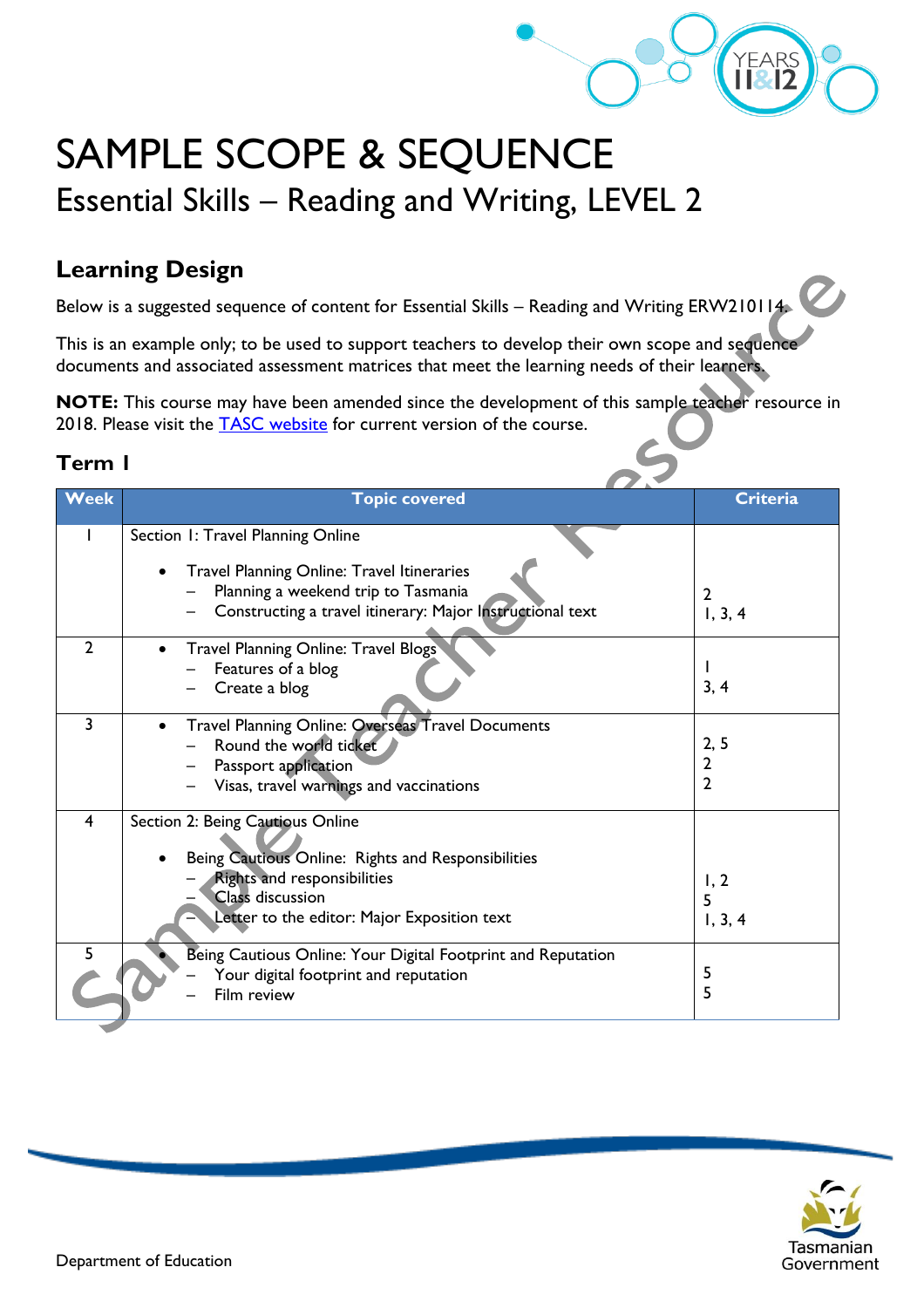| <b>Week</b>    | <b>Topic covered</b>                                                                                                                       | <b>Criteria</b>                 |
|----------------|--------------------------------------------------------------------------------------------------------------------------------------------|---------------------------------|
| 6              | Being Cautious Online: Staying Safe online<br>Advice when buying online<br><b>Advertisements</b><br>Spam email fraud<br>Online Scam report | 1, 3, 4<br>1, 3, 4<br>1, 3      |
| $\overline{7}$ | Section 3: Shopping Online                                                                                                                 |                                 |
|                | Shopping Online: Comparing products<br>Internet search<br>Constructing an investigative report                                             |                                 |
| 8              | Shopping Online: Website Design<br>Features of e-commerce websites<br>Shopping website report                                              |                                 |
| 9              | Shopping Online: Advertising online<br>Target audience<br>Advertising techniques                                                           | 1, 2<br>1, 2                    |
| 10             | Shopping Online: Advertising online<br>Analysing advertisements<br>Persuasive language: Major persuasive text <sup>®</sup>                 | $1, 2, 3, 4$<br>$1, 2, 3, 4, 5$ |
| <b>Break</b>   |                                                                                                                                            |                                 |
| <b>Break</b>   |                                                                                                                                            |                                 |

## **Term 2**

| Term <sub>2</sub> |                                                            |                 |  |  |
|-------------------|------------------------------------------------------------|-----------------|--|--|
| <b>Week</b>       | <b>Topic covered</b>                                       | <b>Criteria</b> |  |  |
|                   | Section 4 - Instructions                                   |                 |  |  |
|                   | Instructional text                                         | 1, 2            |  |  |
|                   | Explanatory text: Interpretive Text                        | 1, 2, 3, 4, 5   |  |  |
| $\overline{2}$    | Instructional presentation: Oral presentation<br>$\bullet$ | 1, 2, 3, 4      |  |  |
| 3                 | Section 5 - Get me a Job                                   |                 |  |  |
|                   | What is work? Your dream job.                              | 2, 4            |  |  |
|                   | Resume                                                     | 1, 2, 3, 4, 5   |  |  |
|                   | Cover letter                                               | 2, 3, 4, 5      |  |  |
|                   | Job application (optional)                                 | 1, 2, 3, 4, 5   |  |  |
| 5                 | Job Interview                                              | 1, 2, 3, 4, 5   |  |  |